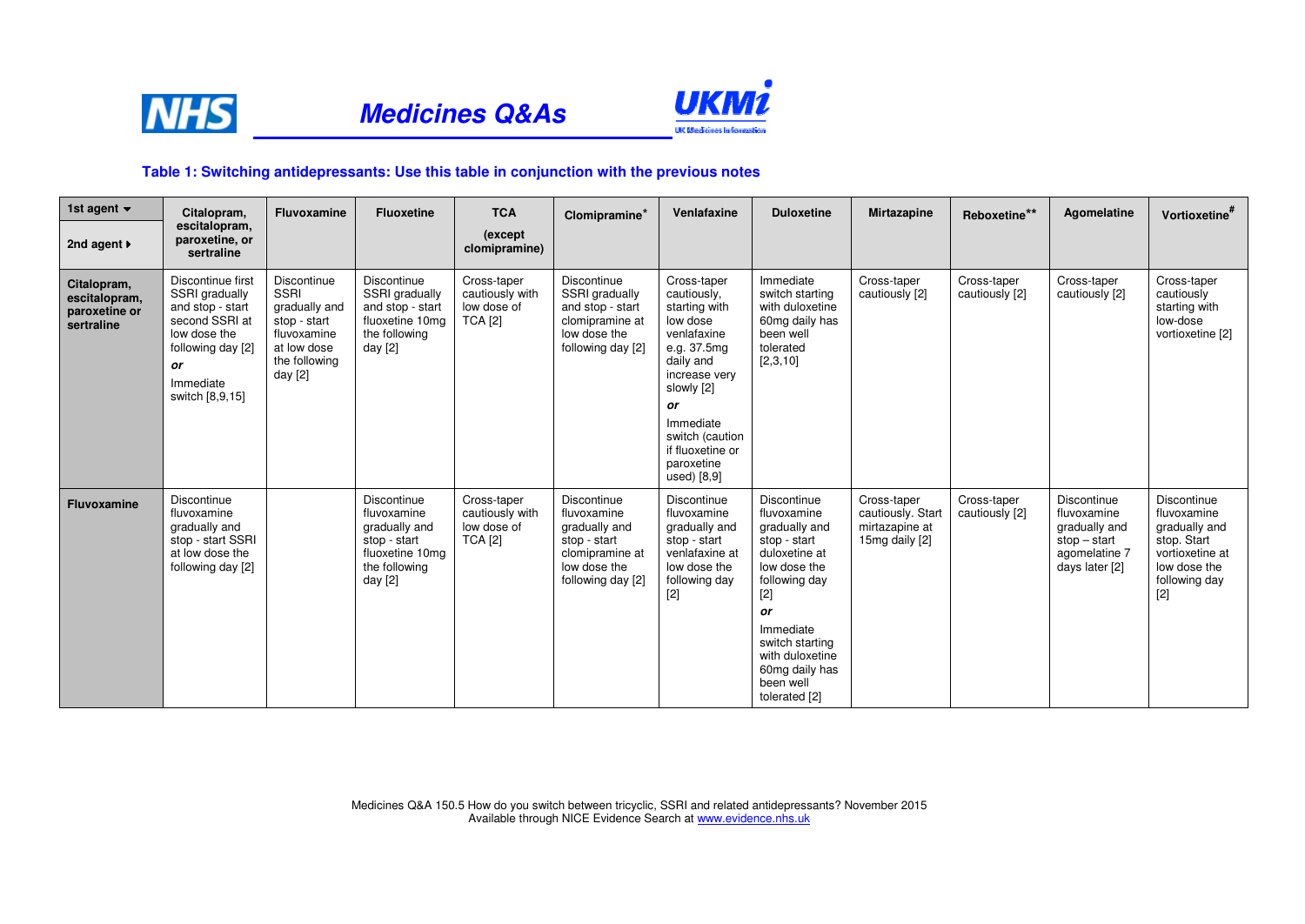| 1st agent $\blacktriangledown$               | Citalopram,                                                                                                                                   | Fluvoxamine                                                                                                                 | <b>Fluoxetine</b>                                                                                                         | <b>TCA</b>                                                                                                                                   | Clomipramine <sup>*</sup>                                                                               | Venlafaxine                                                                                                                                       | <b>Duloxetine</b>                                                                                                                                                                    | Mirtazapine                                                                 | Reboxetine**                  | Agomelatine                   | Vortioxetine <sup>#</sup>                                                                                                   |
|----------------------------------------------|-----------------------------------------------------------------------------------------------------------------------------------------------|-----------------------------------------------------------------------------------------------------------------------------|---------------------------------------------------------------------------------------------------------------------------|----------------------------------------------------------------------------------------------------------------------------------------------|---------------------------------------------------------------------------------------------------------|---------------------------------------------------------------------------------------------------------------------------------------------------|--------------------------------------------------------------------------------------------------------------------------------------------------------------------------------------|-----------------------------------------------------------------------------|-------------------------------|-------------------------------|-----------------------------------------------------------------------------------------------------------------------------|
| 2nd agent ▶                                  | escitalopram,<br>paroxetine, or<br>sertraline                                                                                                 |                                                                                                                             |                                                                                                                           | (except)<br>clomipramine)                                                                                                                    |                                                                                                         |                                                                                                                                                   |                                                                                                                                                                                      |                                                                             |                               |                               |                                                                                                                             |
| <b>Fluoxetine</b><br>20mg daily <sup>§</sup> | Stop fluoxetine <sup>§</sup><br>$abruptly - start$<br>second SSRI at<br>half the normal<br>starting dose 4<br>to 7 days later                 | Stop<br>fluoxetine <sup>§</sup><br>$abruptly -$<br>start low dose<br>fluvoxamine 2<br>weeks later<br>[2]                    |                                                                                                                           | Stop fluoxetine <sup>§</sup><br>$abruptly - start$<br>TCA at low<br>dose 4 to 7<br>days later and<br>increase dose<br>very slowly<br>[2,3,9] | Stop fluoxetine <sup>§</sup><br>$abruptly - start$<br>low dose<br>clomipramine 2<br>weeks later [2]     | Stop<br>fluoxetine <sup>§</sup><br>abruptly - start<br>venlafaxine at<br>low dose e.g.<br>37.5mg daily<br>and increase<br>dose very<br>slowly [2] | Immediate<br>switch starting<br>with duloxetine<br>60mg daily has<br>been well<br>tolerated [2,3]                                                                                    | Cross-taper<br>cautiously<br>starting with<br>mirtazapine<br>15mg daily [2] | Cross-taper<br>cautiously [2] | Cross-taper<br>cautiously [2] | Stop fluoxetine <sup>§</sup><br>$abruptly - start$<br>vortioxetine at<br>low dose 4 to 7<br>days later [2]                  |
| <b>TCA</b><br>(except<br>clomipramine)       | Gradually<br>reduce the dose<br>of TCA to 25-<br>50mg daily -<br>start SSRI then<br>slowly withdraw<br>TCA* over next<br>5 to 7 days [3]      | Cross-taper<br>cautiously [2]                                                                                               | Halve dose of<br>TCA, add<br>fluoxetine and<br>then slowly<br>withdraw TCA<br>$[2]$                                       | Cross-taper<br>cautiously [2]                                                                                                                | Cross-taper<br>cautiously [2]                                                                           | Cross-taper<br>cautiously,<br>starting with<br>venlafaxine<br>37.5mg daily<br>$[2]$                                                               | Cross-taper<br>cautiously<br>starting with<br>duloxetine*<br>30mg daily and<br>increase dose<br>very slowly [2]                                                                      | Cross-taper<br>cautiously [2]                                               | Cross-taper<br>cautiously [2] | Cross-taper<br>cautiously [2] | Reduce the<br>dose of TCA to<br>half, start<br>vortioxetine,<br>then slowly<br>withdraw TCA<br>$[2]$                        |
| Clomipramine*                                | Discontinue<br>clomipramine<br>gradually then<br>$stop - start$<br>SSRI at low<br>dose the<br>following day [2]                               | Discontinue<br>clomipramine<br>gradually then<br>$stop - start$<br>fluvoxamine<br>at low dose<br>the following<br>day $[2]$ | Discontinue<br>clomipramine<br>gradually then<br>$stop - start$<br>fluoxetine 10mg<br>daily the<br>following day<br>$[2]$ | Cross-taper<br>cautiously [2]                                                                                                                |                                                                                                         | Discontinue<br>clomipramine<br>gradually and<br>stop - start<br>venlafaxine at<br>low dose the<br>following day<br>$[2]$                          | Discontinue<br>clomipramine<br>gradually and<br>stop - start<br>duloxetine at<br>low dose the<br>following day<br>$[2]$                                                              | Cross-taper<br>cautiously [2]                                               | Cross-taper<br>cautiously [2] | Cross-taper<br>cautiously [2] | Discontinue<br>clomipramine<br>gradually and<br>$stop - start$<br>vortioxetine at<br>low dose the<br>following day<br>$[2]$ |
| Venlafaxine                                  | Cross-taper<br>cautiously with<br>low dose SSRI<br>$[2]$<br>or<br>Immediate<br>switch (caution if<br>fluoxetine or<br>paroxetine used)<br>[8] | Discontinue<br>gradually then<br>$stop - start$<br>fluvoxamine<br>at low dose<br>$[2]$                                      | Discontinue<br>gradually then<br>$stop - start$<br>fluoxetine 10mg<br>daily the<br>following day<br>$[2]$                 | Cross-taper*<br>using a very<br>low starting<br>dose of TCA<br>e.g.<br>amitriptyline<br>25mg daily [2]                                       | Discontinue<br>gradually then<br>$stop - start$<br>clomipramine at<br>low dose the<br>following day [2] |                                                                                                                                                   | Cross-taper<br>cautiously with<br>low dose<br>duloxetine e.g.<br>30mg daily<br>or<br>immediate<br>switch starting<br>with duloxetine<br>60mg daily has<br>been well<br>tolerated [2] | Cross-taper<br>cautiously [2]                                               | Cross-taper<br>cautiously [2] | Cross-taper<br>cautiously [2] | Cross-taper<br>cautiously<br>starting with<br>low-dose<br>vortioxetine [2]                                                  |